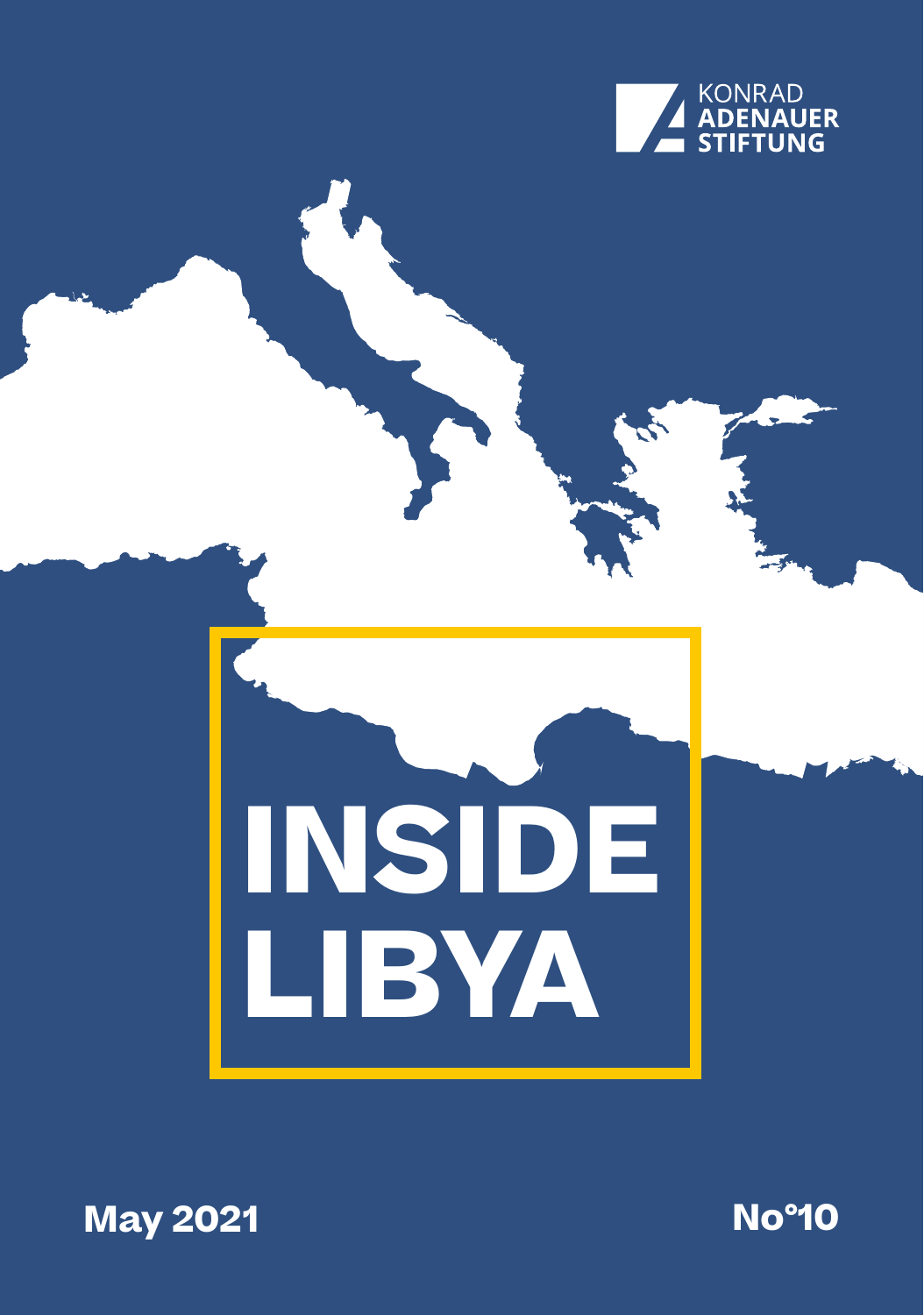

# **FOREWORD**

The Regional Program Political Dialogue South Mediterranean (PolDiMed) of the Konrad-Adenauer-Stiftung (KAS) in cooperation with LIBYA DESK™ is delighted to continue our monthly reports on Libya for 2021. This format examines the most important political, economic and social developments of the previous month, which are of central importance for understanding the situation in Libya. The report is based on reliable Libyan sources and provides a summary and a contextualisation of developments in the wider Libyan context. The report is usually being published every first week of each month.

While much attention has been paid to the external and geopolitical dimensions of the situation in Libya, voices from within Libya are central to understanding local developments and the evolution of the Libyan conflict as well as its impact on the wider Mediterranean region. As an inclusive Libyan-led and Libyan-owned mediation with regards to the political, economic and military tracks are without alternative, these monthly reports emphasise the most important events within Libya and aim to give a better picture of what happens "Inside Libya".

Based on existing KAS-PolDiMed formats such as the Libya Brief and the Libya Task Force, we consider it necessary to shed light on the dynamics within Libya and to emphasise the importance of continuing and facilitating a national dialogue process in the spirit of the UN-led Berlin process.

We hope that these monthly reports will give our readers a better picture of the dynamics of the ongoing Libyan conflict, its actors and multiple dimensions.

Thomas Volk

**Director** Regional Program Political Dialogue South Mediterranean Konrad-Adenauer-Stiftung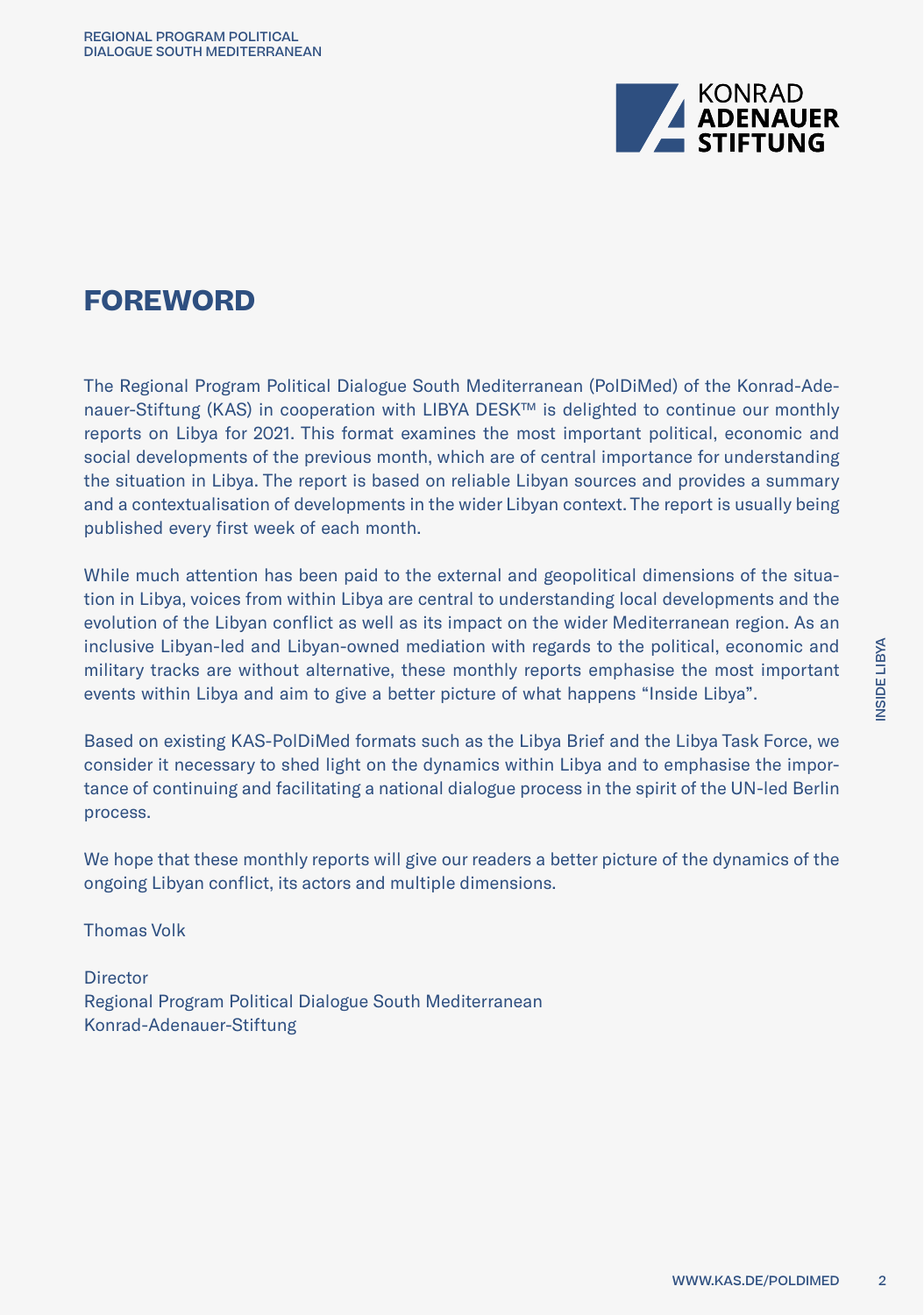

# **EXECUTIVE SUMMARY**

**1.** The Government of National Unity (GNU) starts to face important governance challenges as its policy of appeasement backfires with growing popular dissent and roadblocks from key stakeholders.

**2.** Following the meeting of the Libyan Political Dialogue Forum (LPDF) Legal Committee in Tunis, disagreements over whether presidential elections should be direct or indirect took centre stage in political debates and are threatening to derail plans to hold elections on December 24.

**3.** The Presidential Council is laying the groundwork to advance national reconciliation and consolidate the unity of the country. However, its efforts might be too muddled as rifts are already surfacing both within and outside the executive authority.

**4.** The diplomatic outreach performed by Libya's new executive authority has displayed internal differences and multipolarity that could be exploited by foreign powers to pursue their national interests.

**5.** The politicisation of the budget approval and persisting struggle for control over key economic and financial institutions continue to hurt governance and economic stability in Libya.

**6.** Dabaiba has come to power with a logic of using economic development to bolster his political standing. However, doubt remains as to whether the situation is ripe for the PM's economic objectives in such a short period with a limited mandate.

**7.** Although not completely stalled, the military track has not made much progress in April. The coastal road remains closed and there are no signs of foreign fighters departing.

**8.** In terms of territorial control, the current government might face the same challenges as the Government of National Accord (GNA) as Khalifa Haftar reasserts his authority over large parts of the country.

**9.** Some armed groups have managed to gain greater clout in western Libya since the new executive authority's formation.

**10.** Tensions that characterised the pre-April 2019 momentum are increasingly palpable in Libya's current stage. The role of the Presidential Council and the United Nations Support Mission in Libya (UNSMIL) will be key in ensuring the past does not repeat itself.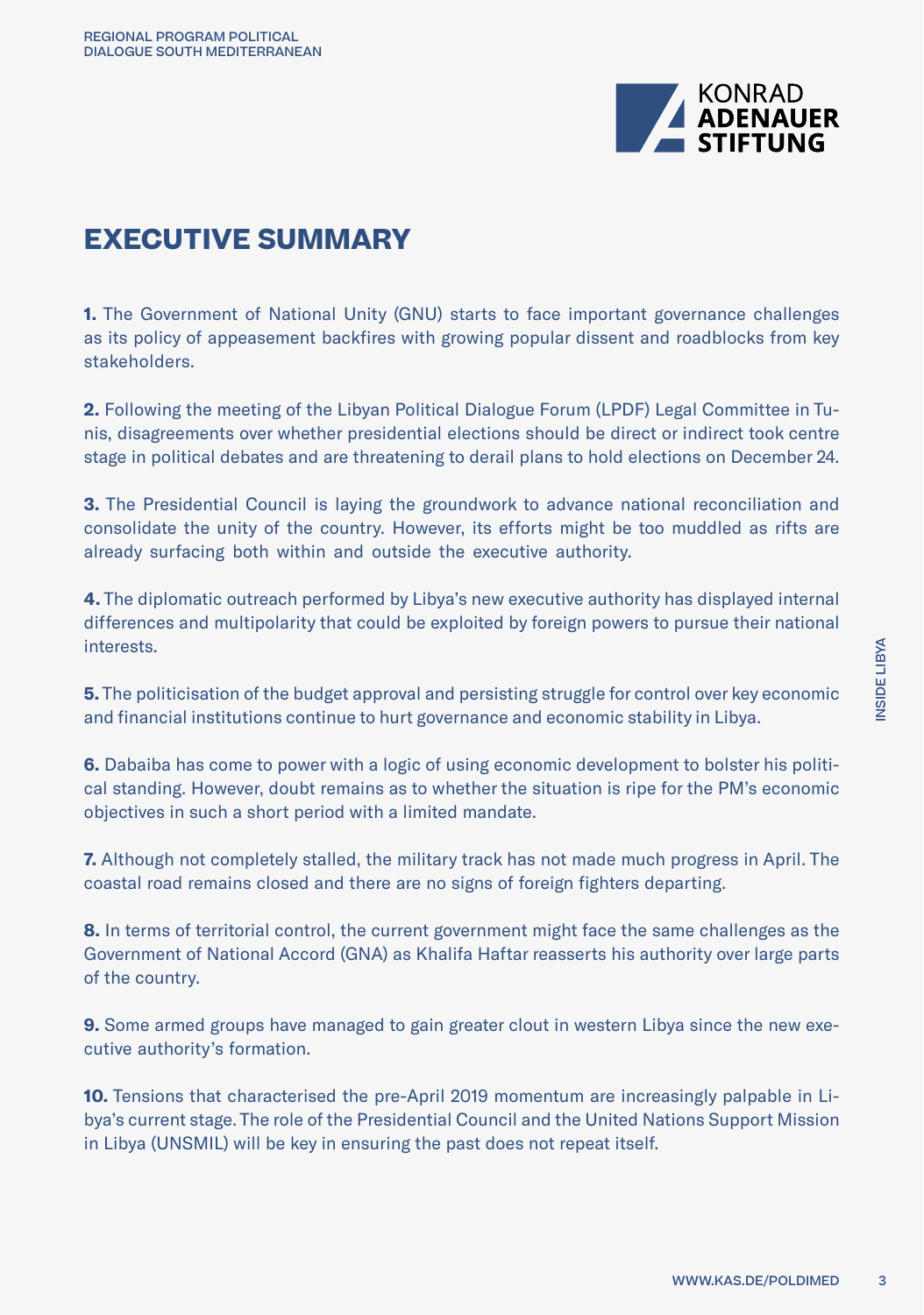

# **CONTENTS**

| <b>Foreword</b>                                                                        | 02 |
|----------------------------------------------------------------------------------------|----|
| <b>Executive Summary</b>                                                               | 03 |
| <b>Contents</b>                                                                        | 04 |
| The debate over direct or indirect presidential elections                              | 05 |
| <b>Challenges on the path to national reconciliation</b>                               | 06 |
| Libya uses diplomacy as a balancing act                                                | 07 |
| <b>Budget approval is delayed amidst politicisation of public finances</b>             | 09 |
| Why the GNU's economic ambitions might clash<br>with political realities on the ground | 11 |
| <b>Military track remains behind schedule</b>                                          | 12 |
| LNA wants to maintain control over its geography                                       | 13 |
| A new security hierarchy emerges in western Libya                                      | 15 |
| <b>Conclusion &amp; Forecasts</b>                                                      | 16 |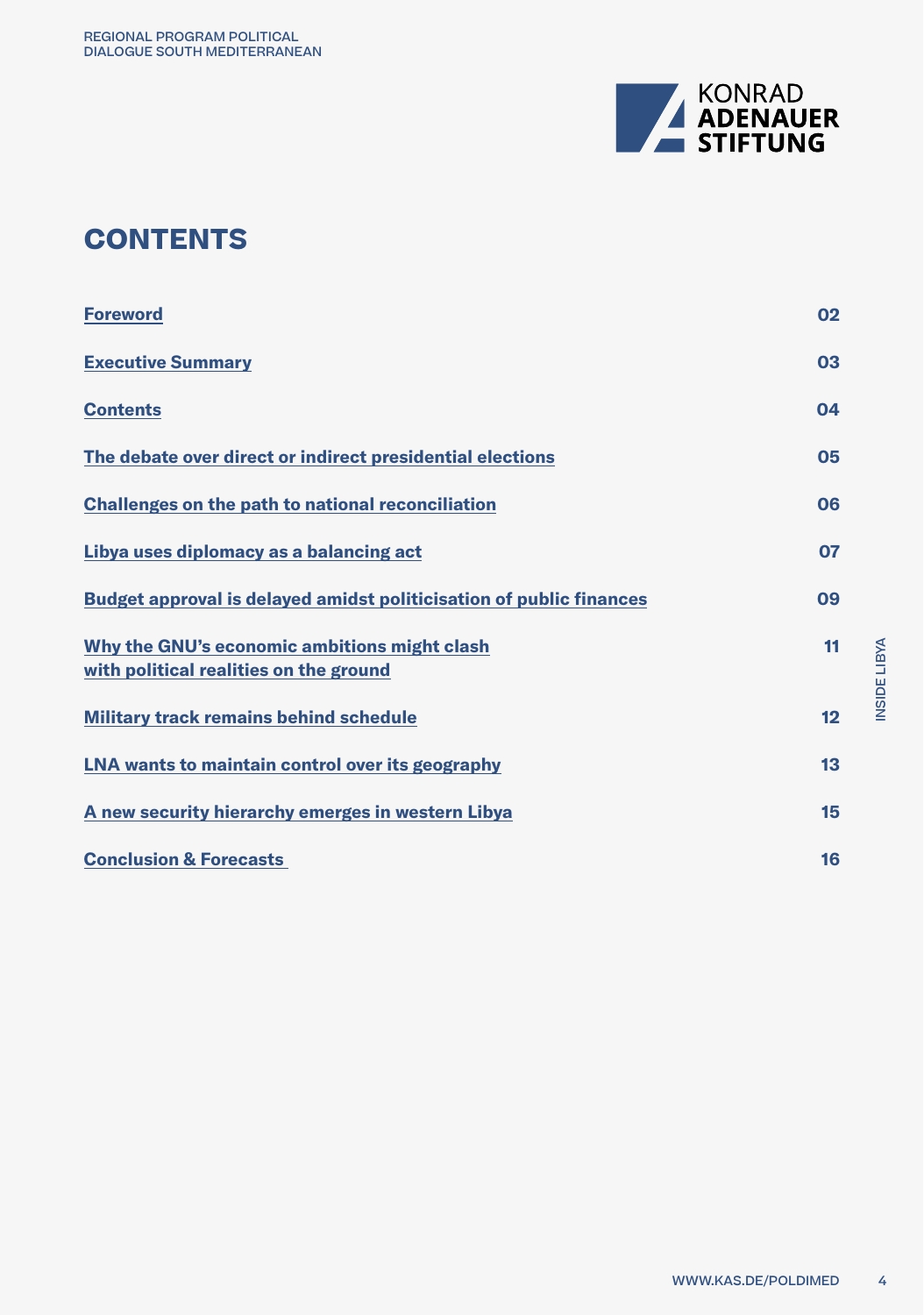

## **THE DEBATE OVER DIRECT OR INDIRECT PRESIDENTIAL ELECTIONS**

*Following the meeting of the Libyan Political Dialogue Forum (LPDF) Legal Committee in Tunis, disagreements over whether presidential elections should be direct or indirect took centre stage in political debates threatening to derail plans to hold elections on December 24.* 

As highlighted in the ninth edition of Inside Libya, the new team at the United Nations Support Mission in Libya (UNSMIL) is inching toward a more hands-on approach to implement the LPDF's roadmap and prevent partisan interests within national institutions from derailing the path toward elections. In April, the importance of the LPDF Legal Committee's role was reiterated by UNSMIL while its members met in Tunis to make proposals on the constitutional basis for elections. However, this meeting was met with criticism from several Libyan parties, who either contested the role given to the Legal Committee or blamed some of its members for pushing for indirect elections — which would scrap the highly anticipated presidential vote and empower legislative bodies such as the House of Representatives (HOR) and the High Council of State (HCS). Nevertheless, the UN Envoy Ján Kubiš has continued to support the Legal Committee and asked a final draft on its proposals to present to relevant actors, prime of which HOR Speaker Agila Saleh, who remains a difficult interlocutor to deal with but one whose support is crucial for guaranteeing elections.

Civil society has also been present in calling for timely and direct elections. The so-called "24 December Movement'' continues to gain momentum and inspire various parts of Libya's society, including the youth who organised national conferences in several cities across the country to voice their support for elections. Through a resolution, the UN Security Council also enshrined December 24 as the election date and recognised July 1 as the deadline by which the electoral law should be presented to the High National Elections Commission (HNEC). The latter has also increased coordination with the Government of National Unity (GNU) so as to ensure greater funding, adequate security and more national awareness around elections. Nonetheless, there remains a lot of uncertainty regarding the HNEC's ability to organise elections, prime of which because its members are meant to be replaced soon by the parliamentary committee on sovereign positions — a reshuffle that could complicate the electoral body's work and be accompanied by political intrigue. Moreover, the lack of progress on the military track continues to raise concerns about the government's ability to hold safe and secure elections by the end of the year.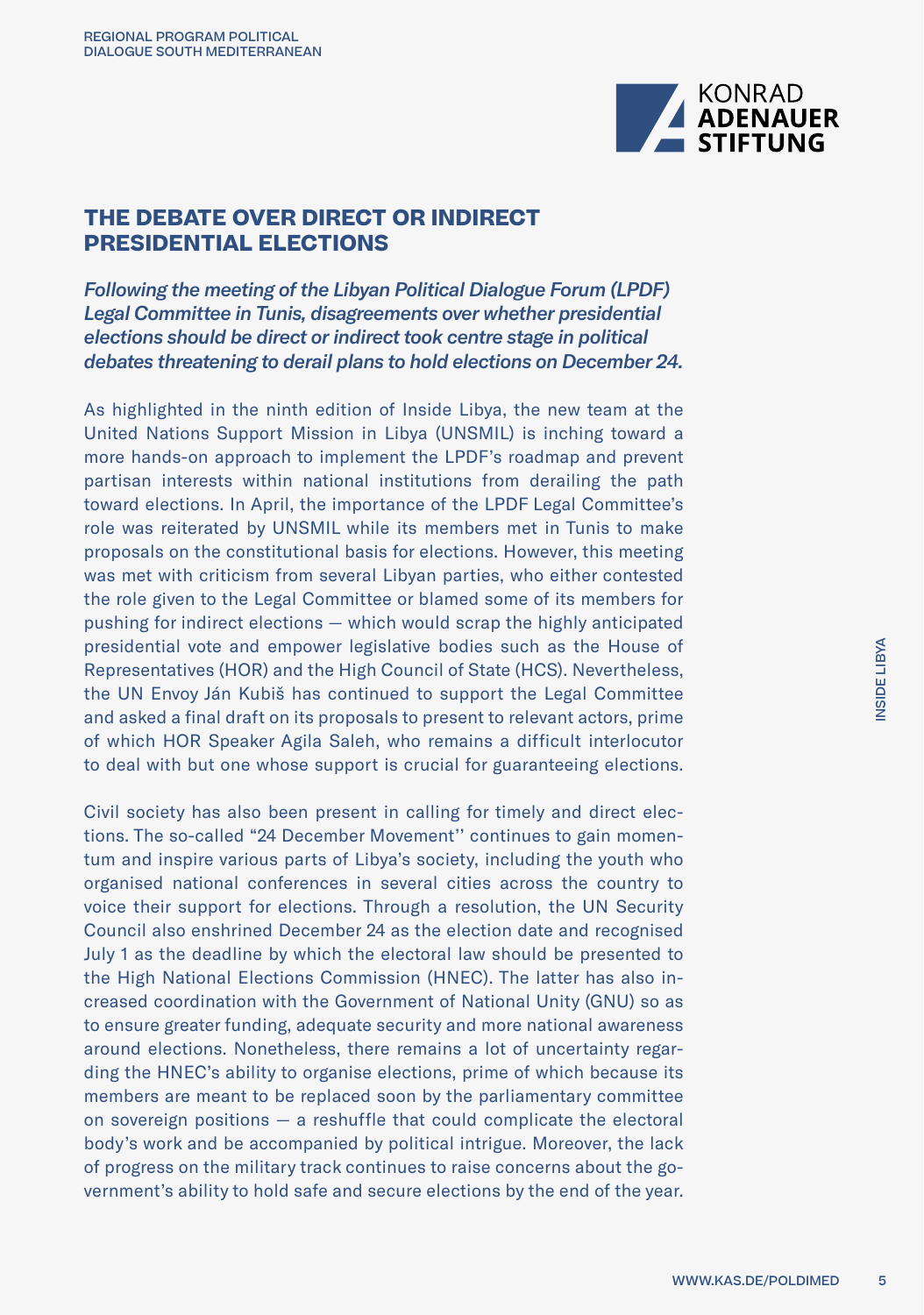

In spite of all the uncertainty, the political arena is already in campaigning mode. A number of figures have already presented their candidacy, namely former Interior Minister Fathi Bashagha and businessman Arif al-Nayed, whilst others such as Saif al-Islam Gaddafi or Libyan National Army (LNA) Commander Khalifa Haftar are laying the groundwork for either participating in elections or at least weighing heavily on its results. Importantly, the Public Prosecution office has initiated a review process for those forcefully detained, a process that could lead to the acquittal of a number of political prisoners, including Saif al-Islam Gaddafi, and open the way for many voices that have been marginalised over the last years. Additionally, there are concerns that PM Abdulhamid Dabaiba might not be fully committed to the holding of elections or that he expects to use his current position to become a serious contender in them. Overall, there is an increasing risk for the political environment to turn more conflictual as electoral stakes and personal ambitions get ahead of immediate governance needs.

### **CHALLENGES ON THE PATH TO NATIONAL RECONCILIATION**

*The Presidential Council is laying the groundwork to advance national reconciliation and consolidate the unity of the country. However, its efforts might be too muddled as rifts are already surfacing both within and outside the executive authority*

Unifying state institutions and fostering national reconciliation are the top priorities for Libya. To make this happen, the PM has taken a hands-on approach through various grant initiatives highlighted later in this report, whilst pushing the inclusive view that he heads a government for all Libyans. Travelling to conflict-affected areas such as Tawergha, Tarhuna or south Tripoli has been a way for Dabaiba to demonstrate his commitment to healing Libya's wounds and offering funds for the reconstruction of war-hit areas as well as the return of the internally displaced. For instance, the Ministry of Housing launched a war rubble and mine clearance programme in south Tripoli and announced the construction of 1,000 housing units in Tawergha, one of Libya's worst hit cities in terms of displacement. More importantly, the Presidential Council (PC) also unveiled the High National Reconciliation Commission, which will be tasked with identifying citizens' needs and coordinating responses with relevant government authorities so as to diminish grievances and foster social harmony.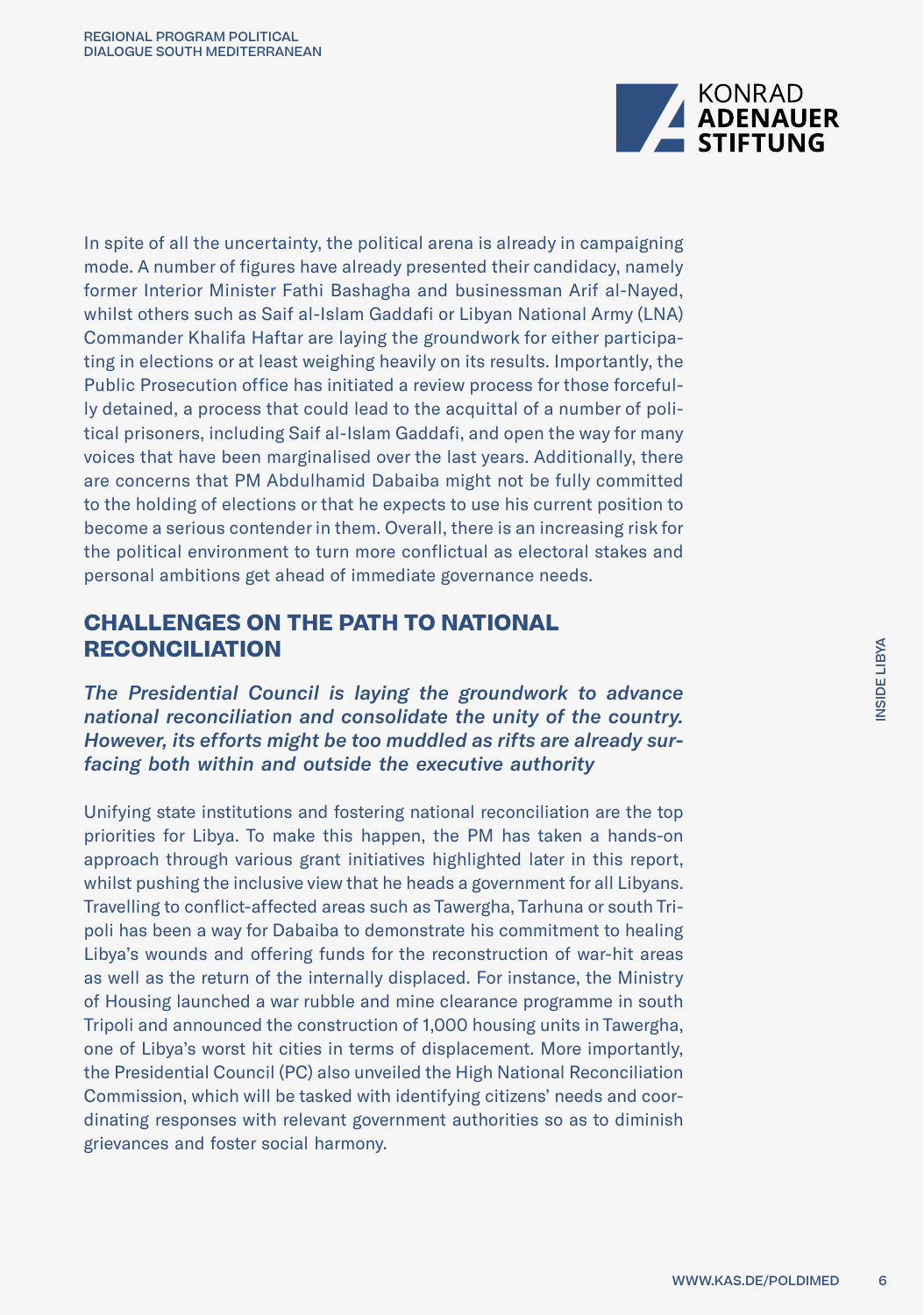

On the topic of state unification, the PM stated that the process was "80% complete" with most institutions more or less under the GNU's control. However, this is where political statements diverge from reality on the ground. The PM might have enjoyed a smooth transition to power but is increasingly coming to terms with a political environment that remains divided and hostile. This division already exists in the executive authority's set-up as there is neither a clear division of tasks between the PC/GNU, nor a definitive hierarchy between the six officials heading the two bodies. As a result, the executive authority might turn into islands of bureaucracy where coordination is difficult to strike and each personality manages to carve their own fiefdoms and patronage networks. In fact, there are already hints that the eastern Deputy PM, Hussein al-Qatrani, enjoys a great deal of independence as he is posted in Benghazi and must deal with dynamics that are difficult to grasp from Tripoli. Moreover, the political scene rewards those who are ready to look past procedural requirements and push their own agenda regardless of their mandate, something which has slowed down the PC's work as it is the only authority that is in the process of drawing clear governing bylaws and structures for itself.

There is also the growing risk that Dabaiba's strategy of reaching out and trying to win everyone over might backfire sooner rather than later. In contrast to Mohamed al-Menfi who visited Murzuq and can travel back to his native Cyrenaica, the PM has not yet been able to travel to key cities in southern and eastern Libya as it remains unclear whether he would be welcome there. As explained later in this report, Dabaiba's botched visit to Benghazi has demonstrated that the fault lines that led to the 4 April 2019 assault on Tripoli by the Libyan National Army (LNA) are still vivid and that unity remains relative in Libya. Even so, traditional spoilers such as the LNA are not the only roadblock to the GNU being able to govern Libya as various factions, including many MPs, have raised their discontent with Dabaiba's appointment of deputy ministers. This may well indicate that claims for greater regional or factional representation will rise over the next months as the PM inevitably disappoints some parties and becomes the target of political machinations.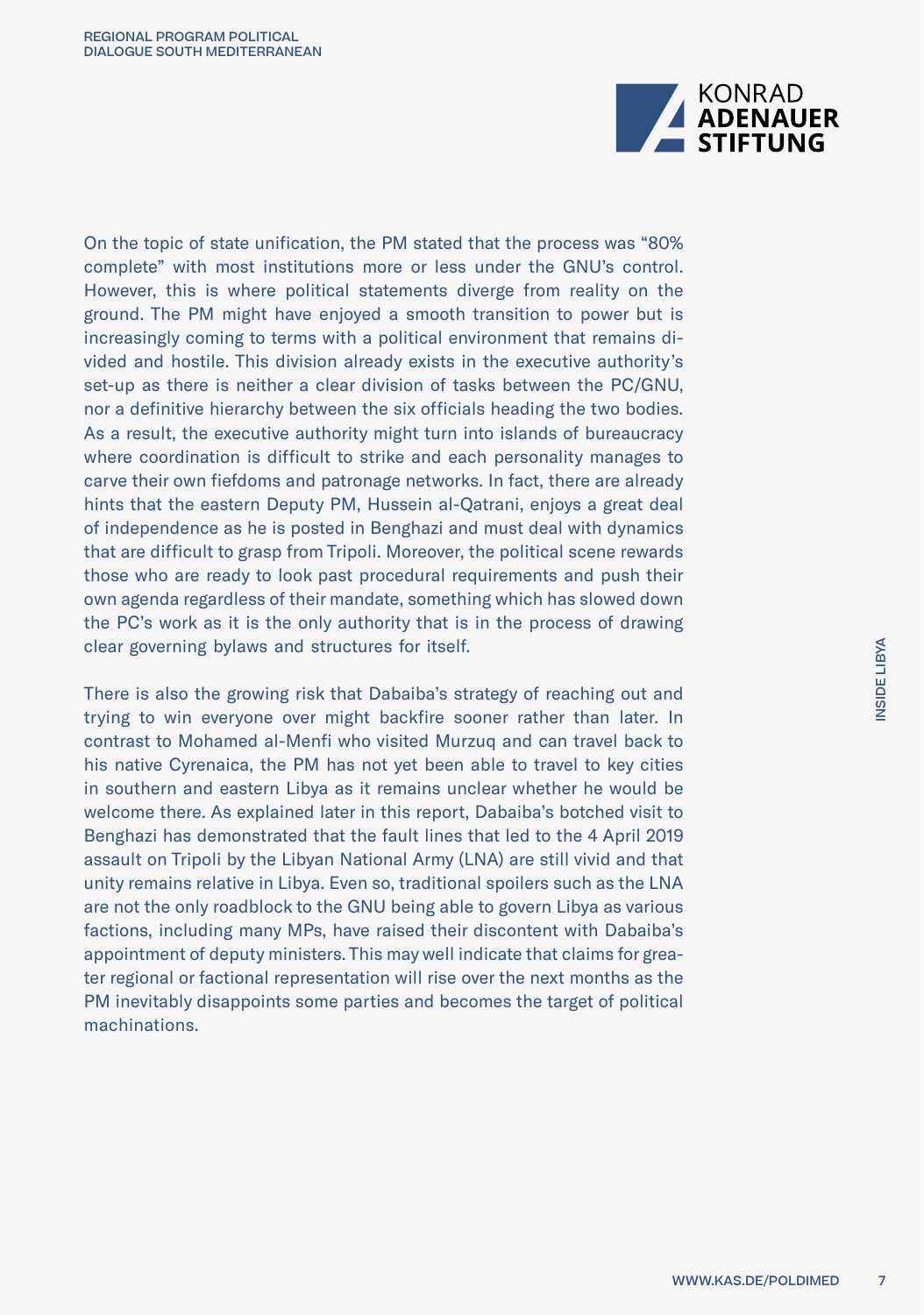

### **LIBYA USES DIPLOMACY AS A BALANCING ACT**

*The diplomatic outreach performed by Libya's new executive authority has displayed internal differences and multipolarity that could be exploited by foreign powers to pursue their national interests.* 

The establishment of Libya's new executive authority has somehow erased the Libya fatigue experienced by foreign diplomatic corps. In fact, major countries involved in the Libyan file have been quick to unroll the red carpet for the North African country's new leaders and have sought to lay the groundwork for a stable relationship based on economic and security interests. In this context, both the PC and GNU are given the opportunity to put on a balancing act to solidify Libya's stabilisation and foster harmony between the various foreign powers. However, how this is to be done and by whom has already led to several disagreements between officials, which could harm the country's foreign policy if left unchecked.

There is indeed a multipolarity in how foreign policy is conducted in Libya. The division of labour between important officials might be an appropriate way to deal with urgent diplomatic matters, however, in the Libyan context, it is also prone to creating miscoordination and disagreements. For instance, Dabaiba's diplomatic travels to the Gulf, Turkey and Russia have all been watched with caution domestically as many Libyans observed that external representation should only be carried out by the President of the PC while the PM should cater to domestic needs. This confusion around each official's mandate was made noticeable on at least two diplomatic events this month: first, when the PM went to the United Arab Emirates (UAE) with a delegation mostly of family members to cultivate informal channels with Abu Dhabi. The second relates to the divergent views between the PC and the GNU regarding international agreements. While Mohamed al-Menfi has clearly stated that the PC was not entitled to signing international agreements, particularly when asked about maritime demarcation with Greece, the PM has shown no restraint in signing international agreements and taking engagements that might fall out of a transitional government's mandate.

The multipolar nature of foreign policy is nothing new in Libya but its persistence points to the executive authority's limits as the PC and the GNU are not the only Libyan actors to weigh on the international scene. In fact, many personalities outside the formal confines of the executive authority continue to be influential interlocutors for foreign powers, especially in eastern Libya where actors like Khalifa Haftar or Agila Saleh maintain their fight for political relevance and enjoy direct contact with foreign capitals. Albeit ne-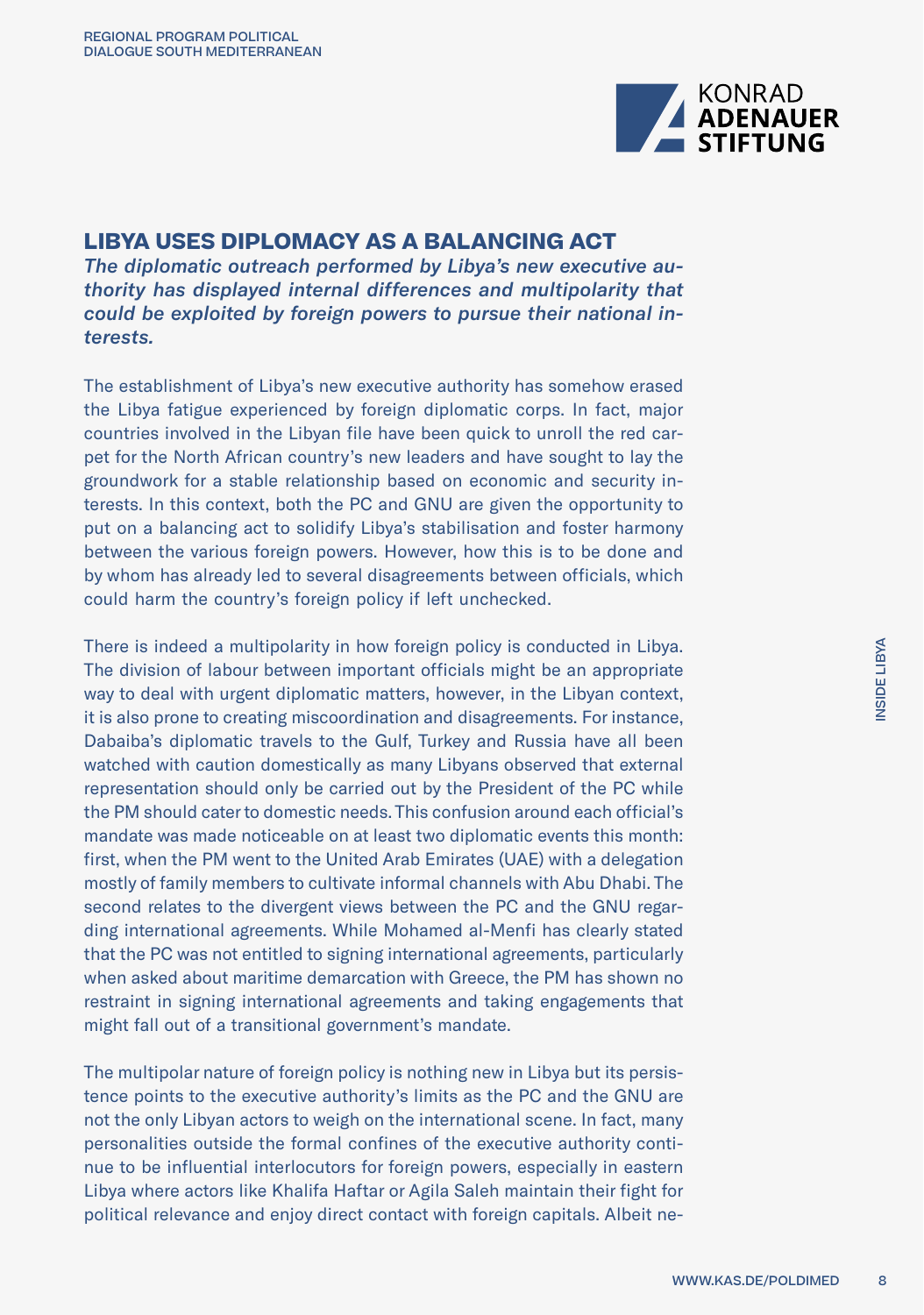

cessary on a pragmatic level, diplomatic contacts with semi-official actors have the potential to backfire by hurting national reconciliation as each of these interlocutors have their own agenda and seek to empower themselves by championing a particular foreign power's interest. For instance, Greek FM Nikos Dendias' visit to Benghazi — where he met Agila Saleh and Deputy PM Hussein al-Qatrani, while al-Menfi was in Athens — demonstrates how foreign capitals continue to search for links with actors sharing their interests on important international affairs. In fact, issues like Turkey's maritime MoU and military presence continue to fragment Libyan politics and lead to contradicting official statements as observed with the High Council of State's Head Khaled al-Mishri rejecting FM Najla al-Mangoush's claim that Turkish withdrawal was on the table.

Overall, in spite of all of its diplomatic efforts, Libya's executive authority is walking a thin line. Although it has sought to assuage the fears of each and every major stakeholder involved, the country's executive authority cannot have the same level of relations with all and needs to prioritise those willing to walk the talk. For now, Italy, Turkey and Egypt seem to have been identified by the PM as primary partners in Libya's reconstruction and stabilisation with large ministerial delegations discussing or signing several MoUs in April whilst other powers like Russia and the UAE have only given pledges to boost relations. The success of Libyan foreign policy will mainly depend on progress made in terms of Turkish-Egyptian rapprochement and how it could lead to an understanding on demilitarisation in the country. Italy, which just opened its consulate in Benghazi, could also play a major part in engaging Libya on behalf of Europe as its strong economic diplomacy is rewarded by Tripoli and its new PM Mario Draghi vies for intra-European unity over the Libyan file.

### **BUDGET APPROVAL IS DELAYED AMIDST POLITICISATION OF PUBLIC FINANCES**

*The politicisation of the budget approval and persisting struggle for control over key economic and financial institutions continue to hurt governance and economic stability in Libya.* 

In a country where the vast majority of gross domestic product comes from public spending, budget planification and approval is central to the overall economy and the quality of governance. Due to prolonged political divisions, Libya has been unable to function with a ratified budget since 2014 but this year has brought the possibility of having a unified budget passed by the HOR and putting the government in control of disbursement, instead of the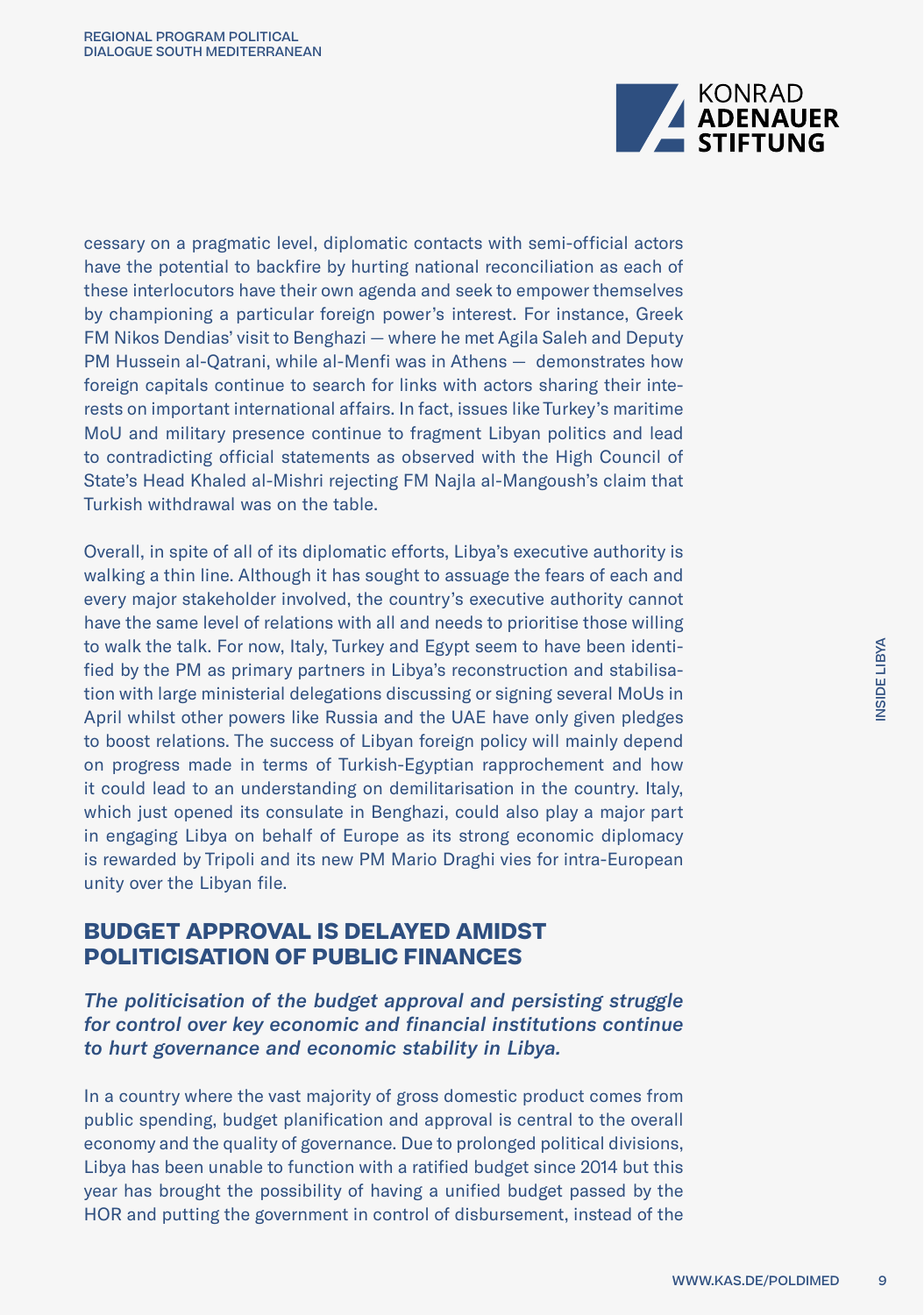

CBL applying its own discretionary rule. However, the April 19 parliamentary session in Tobruk did not lead to the ratification of the 2021 unified draft budget. Instead, the 96bn LYD (€17.7bn) budget proposed by the GNU was rejected by lawmakers for both partisan and technical reasons, thus raising concerns that the PM might not be able to fulfil his promises to the public or keep the many sides he has coaxed happy.

Technically, the draft budget had inaccuracies and violated parts of the Financial System Law by giving too much discretionary power to the government. As the largest in recent history, the draft budget was therefore rejected by lawmakers whose recommendations call for tighter expenditure so as not to exacerbate inflation and to ensure that budget items do not exceed the GNU's mandate. The latter point is also political as it pertains to fears that a large budget would substantially empower Dabaiba by allowing him to use public funds to benefit foreign or domestic partners and maintain a grip on power. Additionally, the role of Agila Saleh must not be overlooked in this matter since he has tried using parliamentary approval as a bargaining chip to gain concessions from the new government. For most of April, Saleh tied the issue of sovereign positions to the budget approval by requesting that his newly formed parliamentary committee first nominates qualified candidates before the HOR can vote on the budget. By the final week of April, this committee shared a long list of nominees for key sovereign positions, in which the long-time CBL Governor Sadiq al-Kabir has not been included.

For long, the CBL has been blamed for the non-liquidation of past budgets and the non-payment of allowances to some public employees. In April, this issue resurfaced with great tremors as NOC subsidiaries Sirte Oil Company (SOC) and Arabian Gulf Oil Company (AGOCO) announced they were cutting down on oil production as a result of accumulated debt as well as their inability to access 2020 funds to buy spare parts and repair infrastructure. This led the NOC to declare force majeure at the port of Hariga on 19 April and call on the Attorney General to hold accountable those obstructing its operations – a clear criticism of the CBL, which failed to liquidate 1bn LYD (€185m) worth of oil-related financial arrangements agreed upon in November 2020. Following the output loss of 280,000 bpd, the Ministry of Oil announced the transfer of part of the oil-related financial arrangement while the NOC lifted its force majeure on April 26 following its victory in the standoff. This episode not only displayed the continued rivalry between Libya's financial powerhouses, but also the Ministry of Oil's attempt at gaining control of the NOC with the latter retaliating with tight coordination with its subsidiaries to use oil as a means to get its dues. Overall, the success of the GNU may very well rest on how the triumvirate of the CBL, Ministry of Oil and NOC manage to work together and prevent deep-rooted rivalries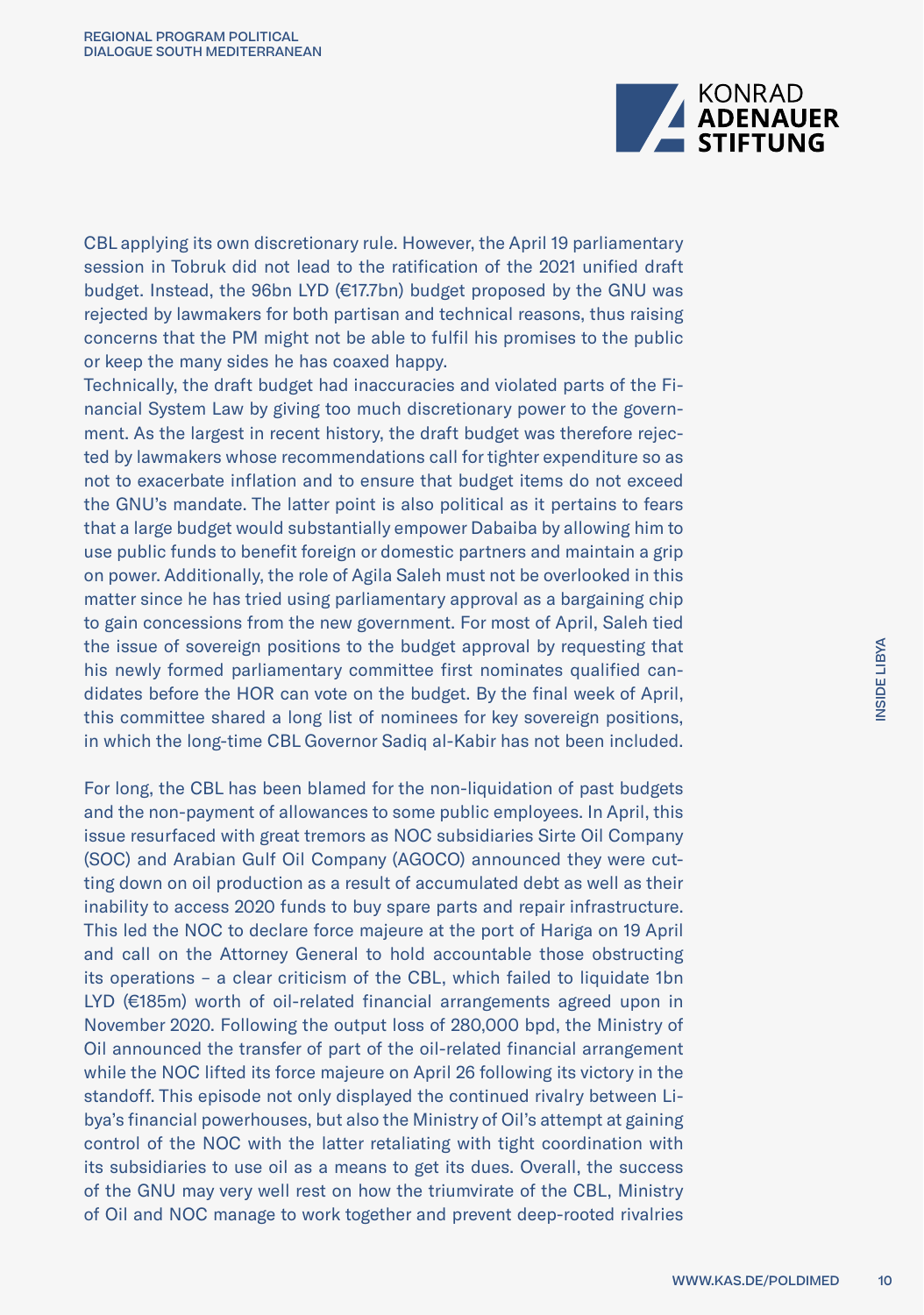

from impacting revenues and state expenditure. The next challenge in this relationship will be the leadership change at the CBL and will demonstrate whether Libya's institutional landscape can go beyond personal ambitions and political competition.

### **WHY THE GNU'S ECONOMIC AMBITIONS MIGHT CLASH WITH POLITICAL REALITIES ON THE GROUND**

*Dabaiba has come to power with a logic of using economic development to bolster his political standing. However, doubt remains as to whether the situation is ripe for the PM's economic objectives in such a short period and with a limited mandate.* 

From MoUs signed with foreign partners to large capital spending included in the draft budget, the GNU has signalled it wants to offer welfare and development to the population. Its general messaging has been that Libya is back to business and that the government is there to improve Libyans' livelihoods with several initiatives. For instance, the PM instructed the Finance Ministry to pay family grants stipulated in Law 27/2013, which covers minors as well as women without income, and confirmed that public salaries would be increased per Law 12/2013 — a highly expected move considering the Libyan Dinar's devaluation. According to the GNU spokesman, 107,000 vulnerable families were given a Ramadan grant whilst the Economy Ministry called on shopkeepers to decrease basic commodities' prices for the holy month. Serious discussions were held with foreign partners so as to revive stalled infrastructure projects such as Tripoli's International Airport and the coastal highway, or even sign off new projects like power plants and a mall with a large Turkish contractor. The government also brought in 400,000 Covid-19 doses, still far below the 1 million doses expected by mid-April, and started a nationwide vaccination programme.

Likewise, ministries have envisaged administrative and structural reforms or promised new initiatives in the field of e-governance. For example, the Foreign Ministry — which has been perceived as a retirement plan for many politicians — emphasized its 48 months term-limit for diplomats would inevitably lead to the replacement of ambassadors outlasting their post, while relevant ministers discussed a potential yet highly unlikely fuel subsidy reform or at least better monitoring of fuel distribution to tackle the problem of smuggling. E-governance initiatives such as 'Hakomitna', an interactive electronic platform for people-to-government communication, in addition to an online platform listing public projects have also been presented in a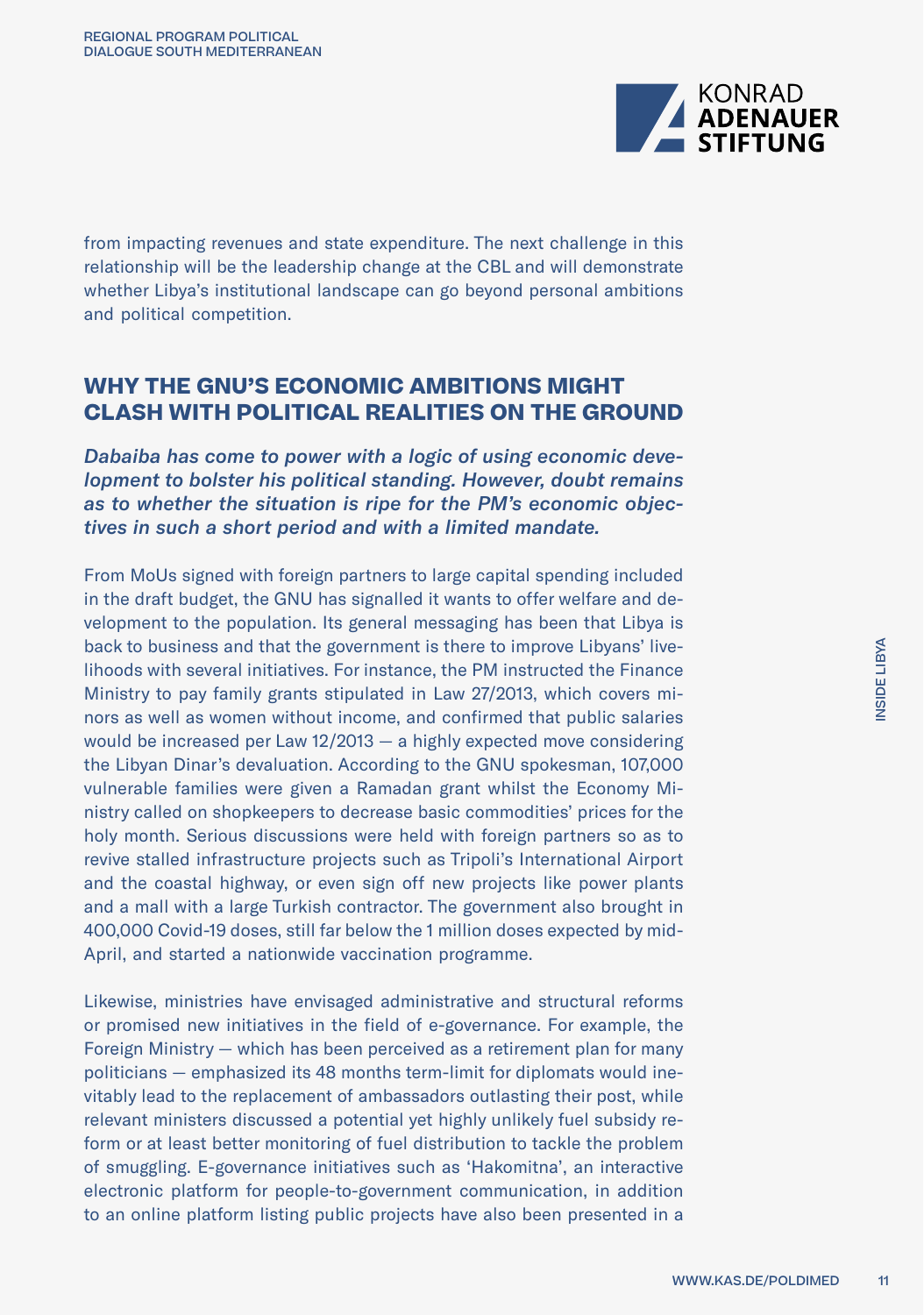

signal that the state recognises calls for higher transparency and accountability. On the financial level, the liquidity crisis has also slightly subsided with the CBL loaning 5bn LYD (€925m) to commercial banks and pressuring them to raise withdrawal ceilings. There have also been increased calls for the reestablishment of the Libyan Stock Exchange, the lifting of trade restrictions on selling foreign currency to SMEs or the opening of bank clearing nationally — policies that could help in solving the liquidity crisis and black-market foreign exchange rate.

However, the sheer ambition behind many of the GNU's economic initiatives risk clashing with political realities and put the PM in an awkward position. In fact, there is still not enough clarity as to what the government should realistically seek to achieve considering its limited mandate and there are already signs that it might struggle with the most pressing issues for the country — partly because of the controversy over the budget approval. For instance, there remains a high chance that the power deficit could reach around 2GW in the summer despite an emergency fund of 977m LYD (€180m) allocated to the General Electric Company of Libya (GECOL). As highlighted in the ninth edition of Inside Libya, the peaceful coming into power of the GNU has been based on the various promises made by the PM. The more these promises are left unfulfilled, the more cracks in Libya's political landscape are likely to emerge with factions forcefully requesting their share of the pie. In this context, Libya is not yet in a state to take on longterm reforms that could boost diversification, support the private sector and create an economy more resilient to price fluctuations.

### **MILITARY TRACK REMAINS BEHIND SCHEDULE**

### *Although not stalled, the military track has not reached much progress with the coastal road still being closed and no sign of foreign fighters departing.*

At the end of March, Libya's new PM had announced that the coastal road would reopen shortly and much of the delay was ascribed to the time-consuming mine clearance programme around Sirte. By the end of April, however, the coastal road still remains closed and the reasons behind this delay are more problematic than just mine clearance taking a long time. In fact, there is strong opposition from the Sirte-Jufra Operations Room regarding the reopening of the road as its Commander Bayt al-Mal has requested that all Wagner mercenaries leave Libya and LNA forces return to Benghazi before allowing this to happen. This stance clashes directly with instructions given by Mohammed al-Haddad, the Government of National Accord-appointed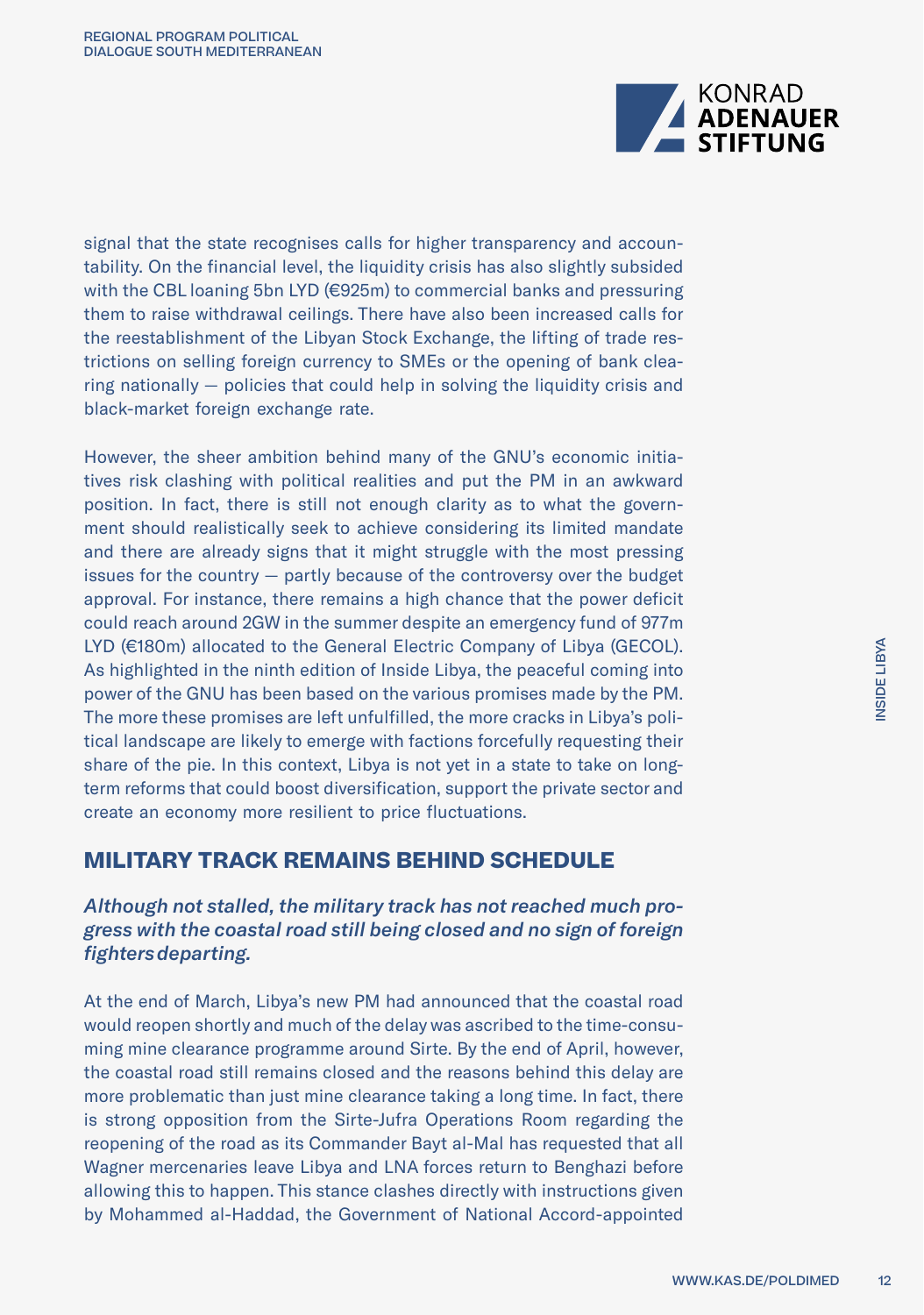

military chief of staff, who tasked the influential Hatteen brigade from Misrata to reopen the coastal road. As a result, the Joint Military Commission met in late April alongside President Mohamed al-Menfi and Head of UNS-MIL Ján Kubiš to bring a solution to the problem and go over preliminary plans to deploy a unified force across Libya. The most important outcome of their meeting has been their readiness to expose those obstructing progress on the military track, namely the Sirte-Jufra Operations Room, and to consider international sanctions. The latter are becoming an increasingly likely tool when dealing with spoilers in Libya as the United Nations Security Council approved the dispatch of 60 monitoring personnel and renewed the Panel of Expert assisting the Sanctions Committee on Libya.

In regards to the presence of foreign mercenaries, travels to Ankara and Moscow may hint at the possibility that the executive authority is working behind the scenes to remove Turkish and Russian-backed foreign fighters from Libya. However, there is no indication that discussions on the matter were prioritised by the PM and the presence of al-Haddad in the delegation to Turkey also came as a reminder that military relations between Tripoli and Ankara will not ebb in the future. On another level, the month of April brought up serious concerns about mercenaries of African origin in Libya. On April 11, clashes at the Libya-Chad border were recorded as members of the Chadian Front for Change and Concord (FACT), an opposition movement, entered Chad from Libya — where many have served as mercenaries for the LNA, which had reportedly paid them in kind with weapons. What ensued was a week-long conflict in the northern Chadian region of Tibesti, where the just re-elected President Idriss Deby died of fatal wounds. This episode has not only raised the alarm as to how effectively the PC, which acts as Supreme Commander of the Armed Forces, and the LNA, which is the de facto military power in southern Libya, can control the border. Equally, the instability caused in Chad has highlighted the dangerous spiralling crisis that could emerge from Libya and expand into the Sahel should the country fail to disarm the numerous mercenaries in its territory.

### **LNA WANTS TO MAINTAIN CONTROL OVER ITS GEOGRAPHY**

*In terms of territorial control, the current government might face the same fate as the Government of National Accord since Khalifa Haftar maintains a high profile in eastern Libya.* 

Despite rising violence in Benghazi and being challenged politically from many sides, Khalifa Haftar remains a figure to be reckoned with in Libya, especially considering the territorial control his forces maintain and the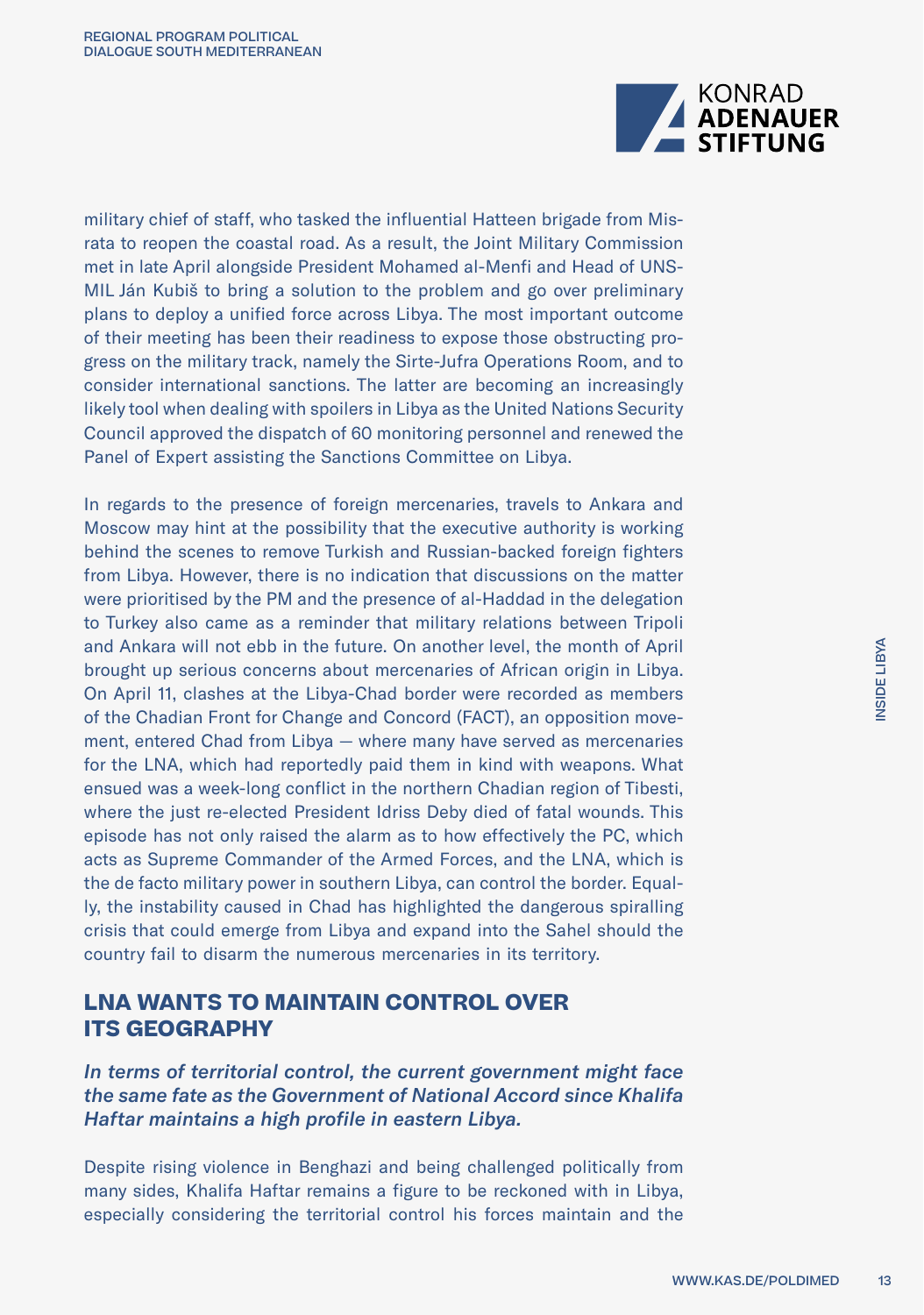

looming elections and his potential candidacy. As anticipated in previous reports, the military official has revamped his public relations and sought to portray himself as an important arbiter of the current transitional process. Initial statements from the LNA have shown a conciliatory tone toward the new executive authority, pointing that its difficult tasks ahead would not warrant quick results. However, they also hinted that the LNA would monitor the work of the executive whilst continuing to act independently and expecting goodwill from the GNU. This conciliatory stance was quickly put to the test later this month as the PM was unable to land in Benghazi to attend a planned ministerial meeting on 26 April, his second botched attempt so far.

The incident was ruled out by the GNU's spokesman as a miscoordination issue, but it betrays several grievances on the part of the LNA in addition to a political environment that is not prone to rapprochement between Dabaiba and eastern political players. In fact, the PM's way of approaching the travel reflected many of the LNA's concerns regarding slow progress on the military track and the view that whoever rules from Tripoli remains under the control of rival armed groups. For instance, Dabaiba came with a large security detail composed of different western-based militia members who requested to be in control of the situation even though the Interior Ministry's affiliates in Benghazi had made prior arrangements. The situation had already been made tense due to some comments by Dabaiba being misinterpreted, particularly his mention that Benghazi would "return to Libya" — a comment that pro-LNA outlets claimed was an insult to the city and reflected the PM's goal of bringing back Shura Council fighters there as IDPs. Importantly, this event may have opened the way for a more confrontational relationship between the GNU and the LNA as the former can use the incident to claim that the LNA wants to keep Benghazi as its protectorate, while the latter can draw popular support by pushing the line that the GNU cannot be trusted with Libya's national interest. In this context, it is difficult to see how concessions such as the appointment of LNA-affiliates as ministerial deputies could tone down the rivalry since the stakes are going to grow as the country approaches election date.

In fact, Haftar knows that the political chessboard will once again be redrawn in 2022 and that he could gain a larger piece of the pie then, either directly as a candidate or indirectly by supporting a major contender and bolstering his own position as Libya's prime military official. In this view, Haftar already appeared several times in al-Rajma alongside a vast array of officers, continued to receive tribal representatives from various parts of Libya and also took the commitment of building houses, hospitals and funding tuition fees for families of martyrs — promises that are either going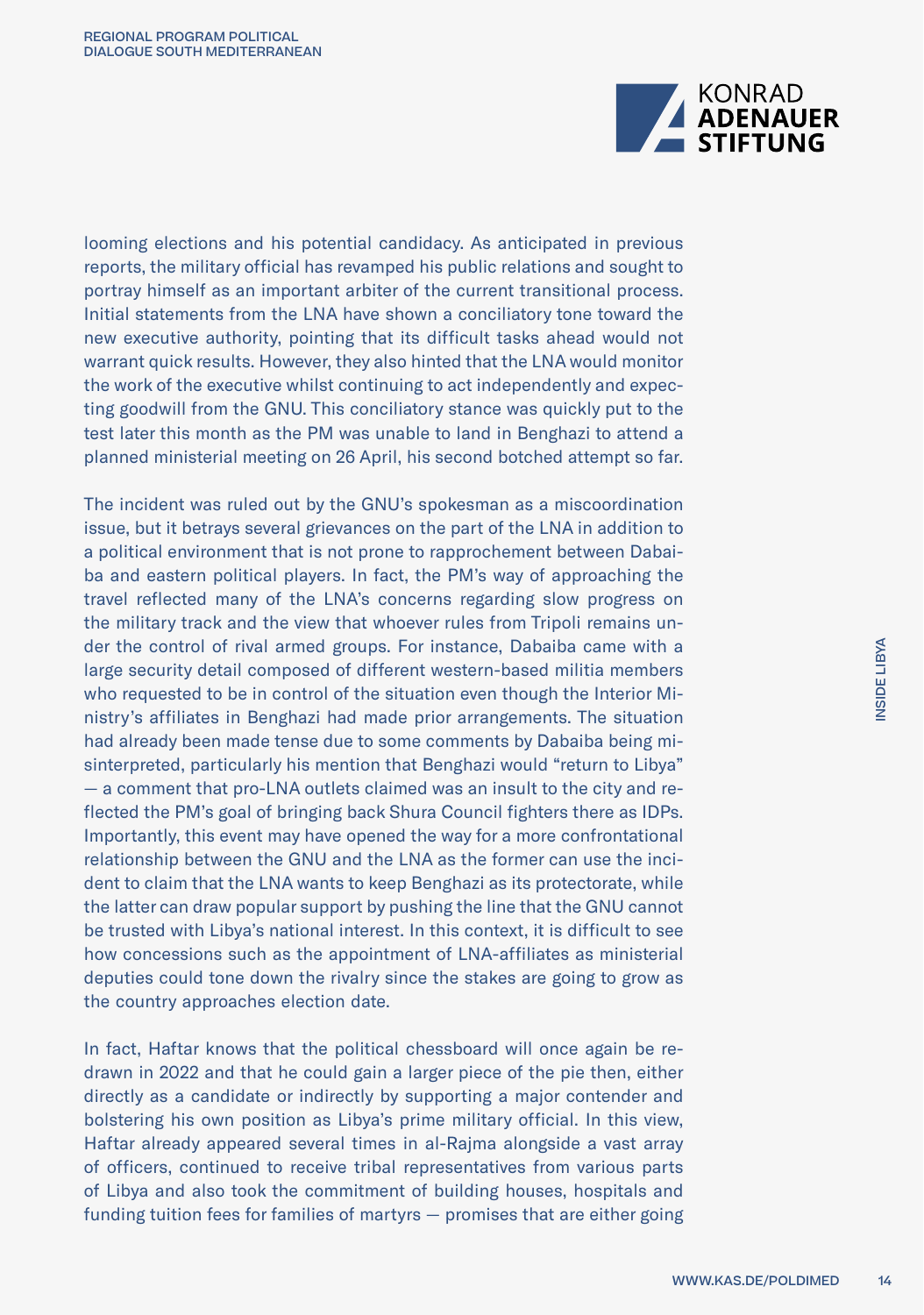

to push him to pressure the GNU for funding or to gain a greater control over eastern Libya's political economy. Haftar also continues to strengthen a mutually beneficial relationship with Cairo and has received implicit signs of recognition from Washington as the Acting Assistant Secretary of State for Near Eastern Affairs, Joey Hood, pointed to Haftar's potentially useful anti-terror role in the region.

### **A NEW SECURITY HIERARCHY EMERGES IN WESTERN LIBYA**

### *Some armed groups have managed to gain greater clout in western Libya since the new executive authority's formation.*

Currently, there have been no serious initiatives toward Security Sector Reform (SSR) on the part of the GNU. Instead, the government seems to be inheriting past security arrangements and allows powerful armed groups to weigh in on important matters. In this context, the Special Deterrence Force (SDF), particularly its elite Brigade 444, has continued to increase its clout that stems from its earlier alliance with former Interior Minister Fathi Bashagha. In fact, the SDF has continued to carry out what could be perceived as state duties — often in ways that directly benefits its standing in Tripoli and beyond. In April, the Brigade 444 launched a campaign in which it stormed several militia dens to allegedly return such properties to their rightful owners, while in the process dislodging its competitors. Another episode showcasing the SDF's growing clout took place in early April, when it arrested the head of Zwara's Security Directorate with a warrant from the Public Prosecutor's office. There again, the SDF was made to benefit from the situation since the arrest warrant was meant to recoup funds intercepted by Zwara's Security Directorate which belonged to a relative of the SDF's commander. This standoff did not however prevent an escalation as militiamen from Zwara sought in vain to storm Mellitah's oil complex to expedite the release of their security director. Another interesting development has been the release of Abulrahman Milad, aka "al-Bidja", who had been charged with migrant trafficking. This release was made as a result of strong lobbying efforts from the prisoner's hometown of Zawiya, which has gradually gained greater political and military power in western Libya. This signals that armed groups and criminals are still able to wield considerable influence over state institutions.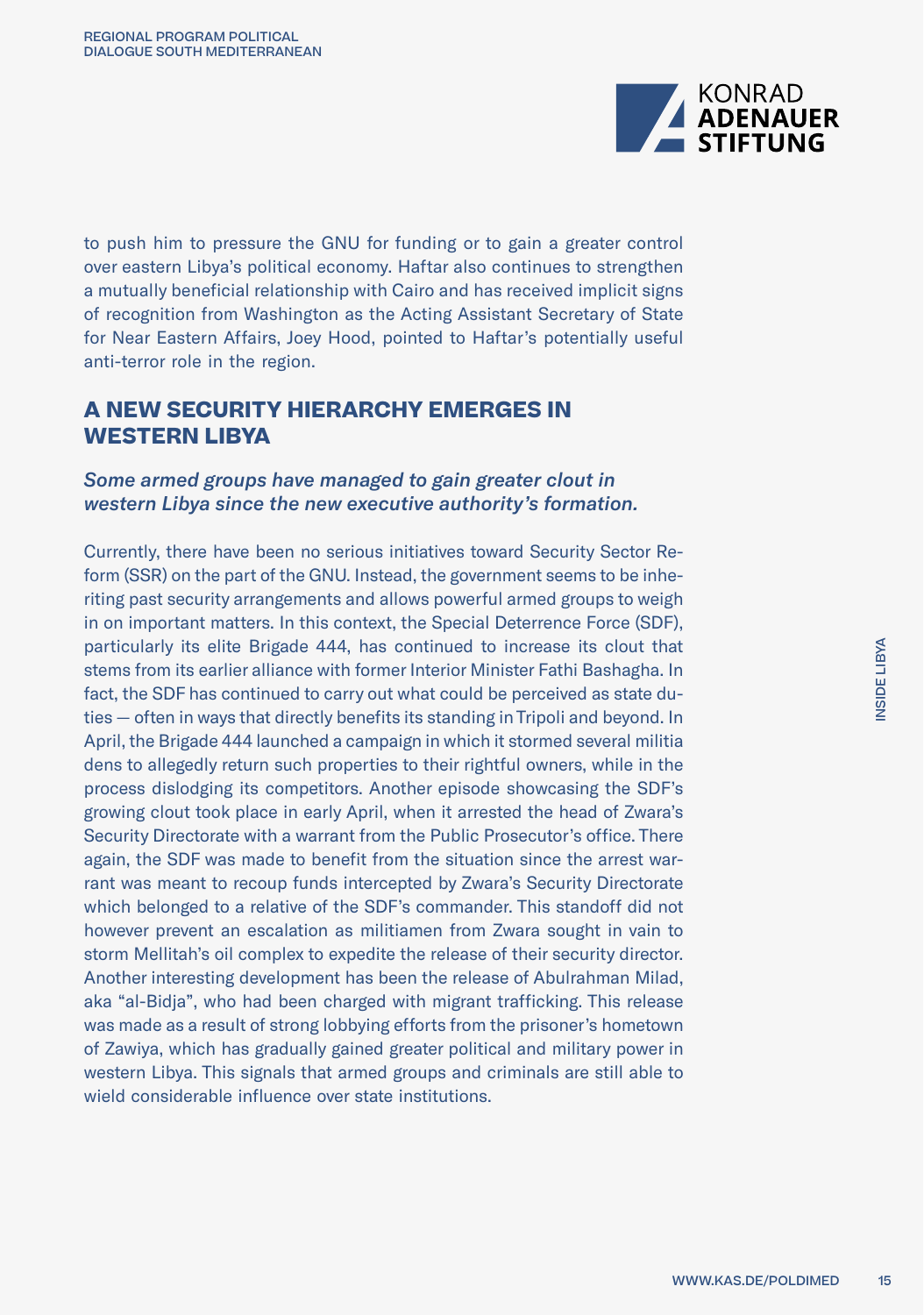

### **CONCLUSION & FORECASTS**

Developments over the past month have reset the political chessboard in Libya to a configuration that resembles dynamics in the period building up to 4 April 2019, when the LNA launched its offensive on Tripoli. The one variant today is that Libya now has a Presidential Council that, for the most part, remains neutral and has shown potential for navigating the country's political divisions.

Necessary support must be given to the PC to ensure it acts as the national mediator, mitigator and problem-solver so that conflicts do not erupt. The PC's key duties as outlined by the LPDF's political roadmap are to oversee key portfolios such as national reconciliation, act as Supreme Commander of the armed forces, and handle foreign policy in coordination with the Minister of Foreign Affairs. As such, with the right support, the Presidential Council could play an integral role in maintaining the current ceasefire, supporting the unification of the military through the 5+5 Joint Military Commission, launching a national reconciliation process and ensuring that the government stays within the political roadmap set by the Libyan Political Dialogue Forum to achieve elections on December 24. Likewise, it could play the role of mediator between Libya's key national institutions and stakeholders.

Elections have been enshrined within the latest UNSC Resolution on Libya, along with a deadline for the HOR to prepare an electoral law by July 1. So far, no progress has been made to ensure either deadlines are met. Libya not holding elections on December 24 would be extremely dangerous as it would plunge the country into another legitimacy crisis given that the GNU's mandate expires on election day, ultimately bringing Libya back to where it was prior to the LPDF and allowing spoilers to fill the vacuum through military means. It is up to UNSMIL and the international community to ensure that elections are met by applying the necessary pressure on the GNU and HOR. Going forward, splits over elections on 24 December will become more pronounced among Libyan and foreign stakeholders alike. Pro-status quo actors such as the House of Representatives, the Higher State Council, and the Government of National Unity will try to stall progress towards elections with the likely support of foreign actors who fear elections may impact their current influence and interests on the ground. At the same time, we will see civil actors, organisations and political actors vying to compete in the elections begin doubling down in their efforts to ensure elections do take place. The latter will however be at a great disadvantage considering the authority and power enjoyed by the pro-status quo actors along with the lack of commensurate foreign support.